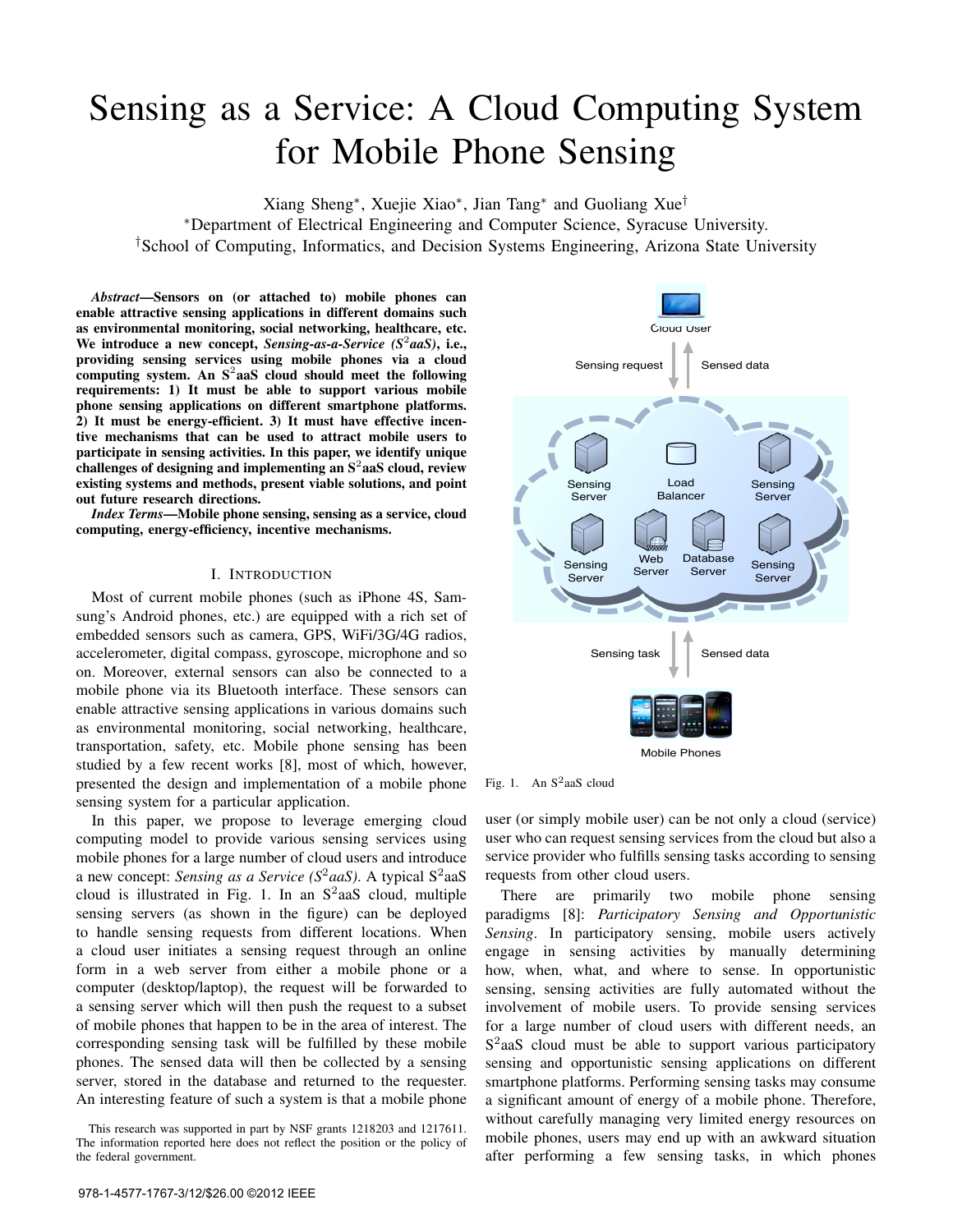are out of battery when they are needed to make phone calls. Moreover, most mobile phone sensing applications are location-dependent. If energy-hungry GPS is turned on during the whole sensing procedure, the battery may be drained very quickly. There is a large space for energy savings. However, fundamental energy-efficient resource management problems have not been well studied for mobile phone sensing. In addition, unlike a traditional sensor network which is usually operated by a single organization, mobile phones and their sensors are owned and controlled by different individual users. While participating in sensing activities, mobile users will consume their own resources such as battery and computing resources. More importantly, participating users will also expose themselves to potential privacy threats. Hence, a mobile user would not be interested in participating in mobile phone sensing, unless he/she receives a satisfying reward to compensate his/her resource consumption and potential privacy breach. A fundamental problem is how to provide incentives to attract these selfish mobile users to participate in sensing activities, which, to the best of our knowledge, has not been well addressed yet.

Developing a unified, green and incentive cloud computing system for mobile phone sensing is quite challenging. In this paper, we identify *unique challenges*, review existing systems and methods, present viable solutions, and point out future research directions. Even though sensed data processing and analysis, security and privacy are critical issues, they are out of scope of this work since they are common issues in sensor networks and mobile cloud computing systems, however, we aim to address research challenges unique to developing an S<sup>2</sup>aaS cloud here.

The rest of the paper is organized as follows: We discuss general system design and implementation, energy-efficient sensing task management, and incentive mechanism design in Sections II, III and IV, respectively. The paper is then concluded in Section V.

## II. SYSTEM DESIGN AND IMPLEMENTATION

The following important and special issues need to be carefully addressed for designing and implementing an  $S^2$ aaS: 1) The cloud system must be general enough such that it can support various opportunistic and participatory sensing applications (which may even involve a large variety of sensors), and there is very little overhead to launch a new sensing application/service on it. 2) New algorithms or policies that aim to improve the performance of the system can be easily and quickly deployed to replace the old inefficient ones. 3) Sensing energy consumption should be minimized such that mobile phones can undertake sensing tasks, and in the meanwhile, can still fulfill its regular duties, such as making phone calls, sending/receving emails, browsing webpages, etc. 4) The system must have effective incentive mechanisms to attract mobile phone users to participate in sensing activities.

Recently, research efforts have been made to develop systems to support mobile phone sensing. In [5], Das *et al.* presented a Platform for Remote Sensing using Smartphones (PRISM), which allows application writers to package their applications as executable binaries and push them automatically to an appropriate set of phones. The Bubble-Sensing proposed in [10] allows sensing tasks to be posted at specific physical locations of interest. Cornelius *et al.* introduced AnonySense in [3], which is a sensor tasking and reporting system designed for both participatory and opportunistic sensing. Microblogs [7] is another system for participatory sensing, where users upload blogs annotated with sensed information (e.g., photos) to a micro-blog server. Mobile devices also upload their locations to the server periodically. However, these existing systems have the following problems: 1) PRISM [5] uses executable binaries to deliver sensing tasks to mobile phones, which is platform-dependent (Windows Mobile only) and may cause security issues. 2) AnonySense [3] uses a customized, yet very limitedly-used Lisp dialect for implementation. 3) Important issues, such as energy-efficiency and user incentives, have not been addressed in these related works.

The following functionalities should be supported by an S<sup>2</sup>aaS cloud: (1) Web Interface: It needs to provide a web interface for cloud users, which can be accessed via a mobile phone or a regular computer. (2) Generating Sensing Tasks: It needs to generate new sensing tasks in a standard format based on request information collected from the web interface (e.g., what sensors to use, what data to collect, what is the area of interest, etc). (3) Recruiting Mobile Users: It needs to recruit a set of mobile phone users to participate in sensing activities for each incoming sensing task using an incentive mechanism (discussed in Section IV). (4) Scheduling Sensing Activities: It needs to schedule sensing activities of the set of mobile phones recruited for each sensing task using a given scheduling algorithm or policy (discussed in Section III) (5) Managing Sensors: an application needs to be deployed on each mobile phone to operate its sensors to perform the requested sensing actions, collect sensed data and send them to a sensing server. (6) Storing Data: It needs to store sensed data for future use. Essentially, currently available web servers (such as Apache HTTP server [1]) and database systems (such as BigTable [2]) can be used to provide the web interface and to store sensed data respectively. A sensing server needs to be developed to support functions (2)–(4). A mobile phone application needs to be developed to implement function (5).

To create a *unified* cloud computing system for mobile phone sensing, scripts written in a scripting language (rather than binary codes [5]) can be employed to describe every sensing task in a standard format and can then be pushed to mobile phones on which they will be executed with the help of an interpreter. Scripting languages can bring portability to the system such that the population of the sensing crowd can be effectively increased because sensing tasks described using scripts can run on hardware platforms with different CPU architectures, such as ARM, MIPS, SPARC, x86. Moreover, scripting languages can enable dynamic and flexible loading of programs on mobile phones because using a scripting language, an interpreter can be integrated into mobile applications to download and interpret the scripts on-the-fly, while, all binaries (packed as APK applications) need to be signed by Google before being loaded to users' mobile phones on the Android platform and a similar method is used on the iOS platform too. In addition, scripting languages can eliminate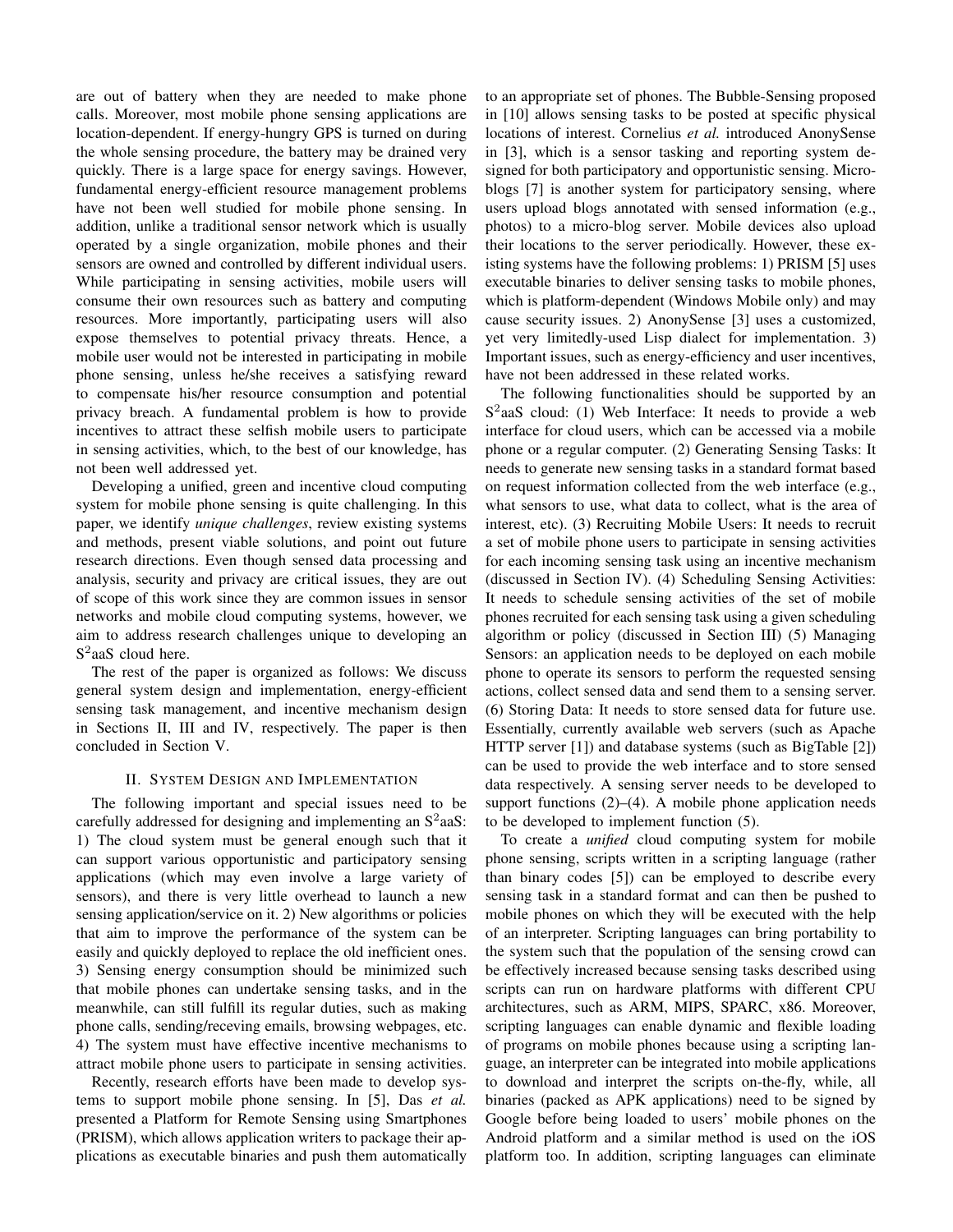potential security threats by running the scripts in a sandbox and only allowing them to use a *white* list of APIs such that they only interact with the hardware in the ways we trust.

Modular design and clearly defined interfaces will play a key role in supporting *configurability*. Every major functionality should be implemented as an independent module with well-defined interfaces to interact with other components. In order to improve *energy-efficiency*, efficient and practical algorithms need to be developed for mobile phone scheduling on the server side as well as sensing task scheduling on the mobile client side with the objective of minimizing and balancing energy consumption. This will be discussed in greater details in Section III. Furthermore, game-theoretic incentive mechanisms need to be developed for attracting user participation, which will be discussed in Section IV.

# III. ENERGY-EFFICIENT SENSING TASK MANAGEMENT

Energy-efficiency issues have been studied in the context of mobile phone sensing recently [10], [12], [13], [22]. In [10], the authors presented the design, implementation and evaluation of the Jigsaw continuous sensing engine for mobile phones, which balances performance needs and resource demands. The authors of [12] presented the design, implementation and evaluation of several techniques to optimize the information uploading process for continuous sensing on mobile phones. Energy-efficient GPS-based location sensing methods were presented in [13], [22]. However, most such related works were focused on a single mobile phone. We aim to minimize energy consumption via a collaborative sensing approach in which the cloud is used for coordinating sensing activities of multiple mobile phones.

Only few recent works addressed collaborative sensing with mobile phones. In [11], the authors presented analytical results on the rate of information reporting by uncontrolled mobile sensors needed to cover a geographical area. In [18], the authors introduced mechanisms for automated mapping of urban areas, which provide a virtual sensor abstraction to applications. They also proposed spatial and temporal coverage metrics for measuring the quality of sensed data. In [17], the authors proposed the Aquiba protocol, which exploits opportunistic collaboration of pedestrians and evaluate its performance via simulations.

Centralized and distributed collaborative sensing algorithms have been proposed in [15], [20], [21] to address different coverage and connectivity problems in mobile sensor networks (where sensor mobility can be controlled to achieve certain sensing coverage). Specifically, In [21], Zhou *et al.* presented a dynamic programming based algorithm to determine how to deploy mobile sensors in a sensor network to enhance its connectivity and coverage. Distributed GPS-less algorithms were presented for a sensing coverage problem in [20]. In [15], Saipulla *et al.* explored the fundamental limits of sensor mobility on barrier coverage and presented a sensor mobility scheme that constructs the maximum number of barriers with the minimum sensor moving distance. However, the algorithms presented in these works cannot be applied here because the mobility of mobile phones is usually uncontrollable. Research on coverage and scheduling for mobile phone sensing is still in its infancy.

We need to consider the following optimization problem (which has not been well addressed yet): Given a set of target points or a target region, a set of mobile phones and a deadline, find a sensing schedule (which specifies when to sense for each mobile phone) such that the total energy consumption is minimized subject to a coverage constraint. In a recent work [16], under the assumption that the moving trajectory of each mobile user is known in advance, a polynomial-time algorithm was presented to obtain minimum energy sensing schedules that can ensure full coverage of given roadways. Moreover, the authors addressed individual energy consumption and fairness by presenting an algorithm to find fair energyefficient sensing schedules. It has been shown by simulation results based on real energy consumption and location data that compared to traditional sensing without collaborations, collaborative sensing achieves over 80% power savings. Even though these algorithms can produce optimal solutions, *practical* algorithms need to be developed for these mobile phone scheduling problems without assuming the mobility pattern of each mobile phone user is known beforehand. In addition, GPS is energy-hungry and keeping GPS on during the whole sensing procedure is not feasible since it may drain a phone battery quickly. Other approaches, such as WiFi or cellular signals, can also be used to obtain location information, which consume much less energy but provide less accuracy. Hence, GPS-less algorithms are needed for sensing scheduling. The scheduling problems become very challenging without accurate location information. First, a probabilistic coverage model needs to be developed to calculate the probability that a target point (or area) is covered if a mobile phone is scheduled to sense at a location which it believes to be (*x, y*) (The actual location may not be  $(x, y)$ , and the coverage probability given by a sensing schedule. Second, a simple and practical method is needed to predict the mobility of mobile users based on historical data. Moreover, efficient algorithms (based on the coverage model and the mobility prediction algorithm) need to be designed to solve the scheduling problems.

A sensing task will be assigned to multiple mobile phones. Correspondingly, a mobile phone may be used to process multiple sensing tasks. Hence, sensing task scheduling algorithms are also needed to schedule multiple sensing tasks on a mobile phone. The following optimization problem needs to be addressed: given a set of sensing tasks (on a mobile phone), each with certain temporal requirement (i.e., must be completed at a particular time or during a certain period), spatial requirement (i.e., must be performed at a particular location or in a certain area), or both, find a schedule with minimum energy consumption for performing these tasks such that the given requirements are met. To the best of our knowledge, this problem has not been well studied before. One trivial solution is to treat each sensing task as an independent task and handle them one by one. However, this may not be energy-efficient because multiple sensing tasks may share one or multiple sensing actions (e.g., request location information from GPS). The best way may be to group multiple correlated tasks together by exploiting the temporal-spatial correlations